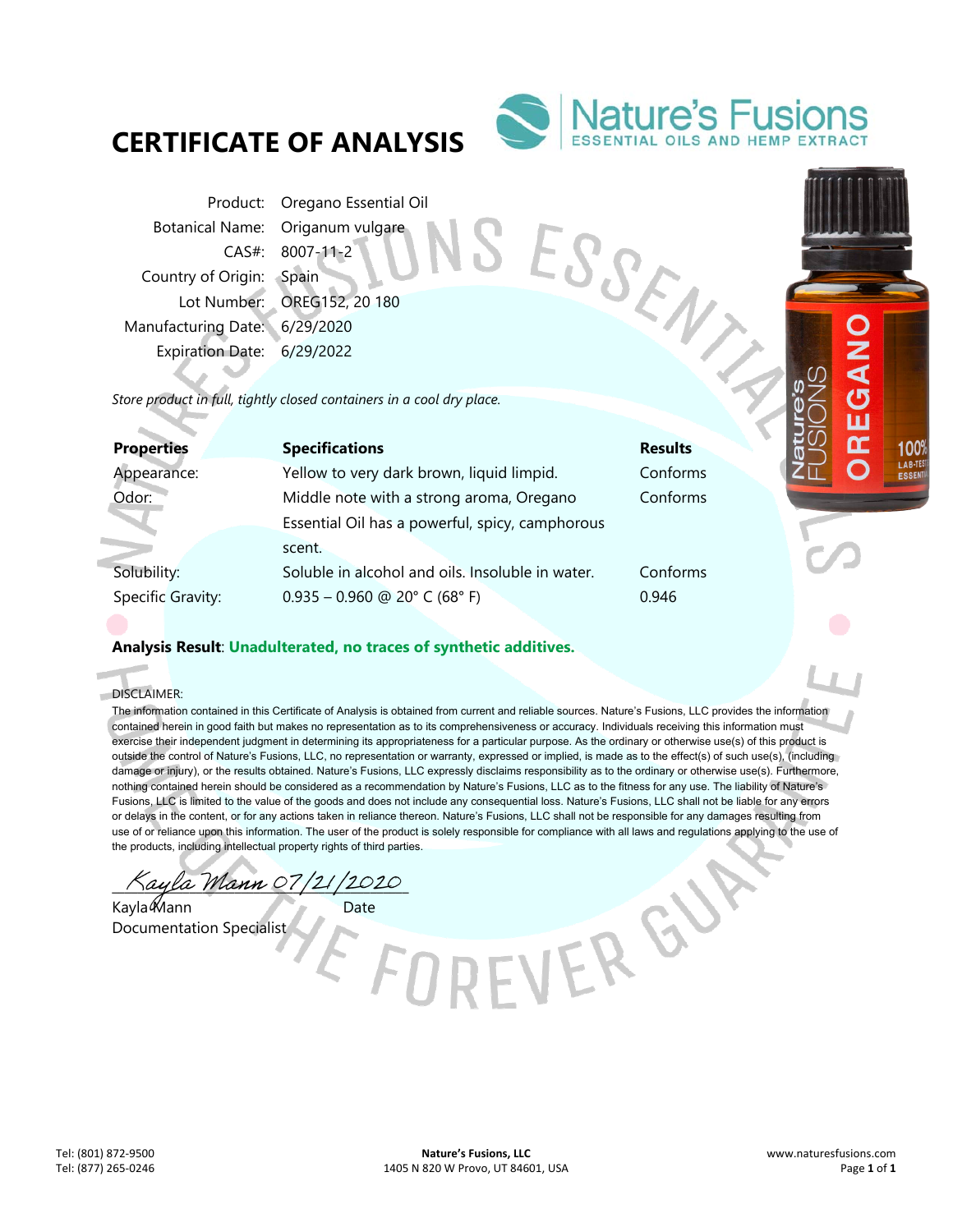# **CERTIFICATE OF ANALYSIS**



Product: Oregano Essential Oil Botanical Name: Origanum vulgare CAS#: 8007-11-2 Country of Origin: Spain Lot Number: OREG1618, 20 087 Manufacturing Date: 3/30/2020 Expiration Date: 3/30/2022 From Botanical Name: Origanum ...<br>
CAS#: 8007-11-2<br>
Country of Origin: Spain<br>
Lot Number: OREG1618, 20 087<br>
Manufacturing Date: 3/30/2020<br>
Expiration Date: 3/30/2022<br>
Store in air tight container; in a cool dry area; away

| <b>Properties</b> | <b>Specifications</b>                            | <b>Results</b> |
|-------------------|--------------------------------------------------|----------------|
| Appearance:       | Yellow to very dark brown, liquid limpid.        | Conforms       |
| Odor:             | Middle note with a strong aroma, Oregano         | Conforms       |
|                   | Essential Oil has a powerful, spicy, camphorous  |                |
|                   | scent.                                           |                |
| Solubility:       | Soluble in alcohol and oils. Insoluble in water. | Conforms       |
| Specific Gravity: | $0.935 - 0.960$ @ 20° C (68° F)                  | 0.946          |
|                   |                                                  |                |

## **Analysis Result**: **Unadulterated, no traces of synthetic additives.**

DISCLAIMER:

× ó

> The information contained in this Certificate of Analysis is obtained from current and reliable sources. Nature's Fusions, LLC provides the information contained herein in good faith but makes no representation as to its comprehensiveness or accuracy. Individuals receiving this information must exercise their independent judgment in determining its appropriateness for a particular purpose. As the ordinary or otherwise use(s) of this product is outside the control of Nature's Fusions, LLC, no representation or warranty, expressed or implied, is made as to the effect(s) of such use(s), (including damage or injury), or the results obtained. Nature's Fusions, LLC expressly disclaims responsibility as to the ordinary or otherwise use(s). Furthermore, nothing contained herein should be considered as a recommendation by Nature's Fusions, LLC as to the fitness for any use. The liability of Nature's Fusions, LLC is limited to the value of the goods and does not include any consequential loss. Nature's Fusions, LLC shall not be liable for any errors or delays in the content, or for any actions taken in reliance thereon. Nature's Fusions, LLC shall not be responsible for any damages resulting from use of or reliance upon this information. The user of the product is solely responsible for compliance with all laws and regulations applying to the use of the products, including intellectual property rights of third parties.

> > VERGU

\_\_\_\_\_\_\_\_\_\_\_\_\_\_\_\_\_\_\_\_\_\_\_\_\_\_\_\_\_\_\_\_\_\_\_\_\_\_\_\_\_\_\_\_\_\_

Kayla Mann Date Documentation Specialist

1009 LAB-TES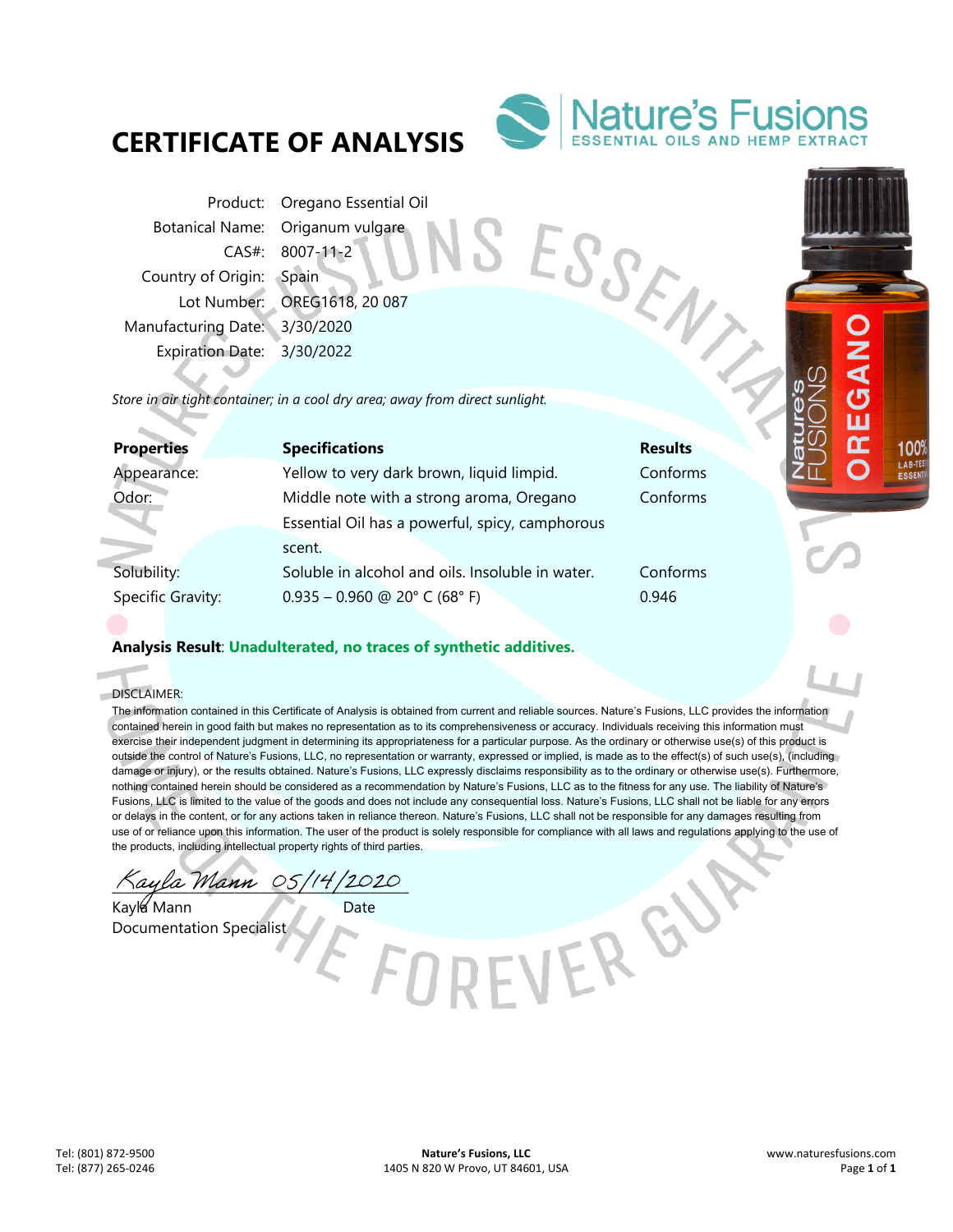# **CERTIFICATE OF ANALYSIS**



Product: Oregano Essential Oil Botanical Name: Origanum vulgare CAS#: 8007-11-2 Country of Origin: Spain Lot Number: OREG946, 20 006 Manufacturing Date: 1/6/2020 Expiration Date: 1/6/2022 From Botanical Name: Origanum<br>
CAS#: 8007-11-2<br>
Country of Origin: Spain<br>
Lot Number: OREG946, 20 006<br>
Manufacturing Date: 1/6/2020<br>
Expiration Date: 1/6/2022<br>
Store in air tight container; in a cool dry area; away from di

| <b>Properties</b> | <b>Specifications</b>                            | <b>Results</b> |
|-------------------|--------------------------------------------------|----------------|
| Appearance:       | Yellow to very dark brown, liquid limpid.        | Conforms       |
| Odor:             | Middle note with a strong aroma, Oregano         | Conforms       |
|                   | Essential Oil has a powerful, spicy, camphorous  |                |
|                   | scent.                                           |                |
| Solubility:       | Soluble in alcohol and oils. Insoluble in water. | Conforms       |
| Specific Gravity: | $0.935 - 0.960$ @ 20° C (68° F)                  | 0.946          |
|                   |                                                  |                |

## **Analysis Result**: **Unadulterated, no traces of synthetic additives.**

DISCLAIMER:

× ó

> The information contained in this Certificate of Analysis is obtained from current and reliable sources. Nature's Fusions, LLC provides the information contained herein in good faith but makes no representation as to its comprehensiveness or accuracy. Individuals receiving this information must exercise their independent judgment in determining its appropriateness for a particular purpose. As the ordinary or otherwise use(s) of this product is outside the control of Nature's Fusions, LLC, no representation or warranty, expressed or implied, is made as to the effect(s) of such use(s), (including damage or injury), or the results obtained. Nature's Fusions, LLC expressly disclaims responsibility as to the ordinary or otherwise use(s). Furthermore, nothing contained herein should be considered as a recommendation by Nature's Fusions, LLC as to the fitness for any use. The liability of Nature's Fusions, LLC is limited to the value of the goods and does not include any consequential loss. Nature's Fusions, LLC shall not be liable for any errors or delays in the content, or for any actions taken in reliance thereon. Nature's Fusions, LLC shall not be responsible for any damages resulting from use of or reliance upon this information. The user of the product is solely responsible for compliance with all laws and regulations applying to the use of the products, including intellectual property rights of third parties.

> > VERGU

ayla Mann 4/13/2020

Kayla Mann Date Documentation Specialist

1009 LAB-TE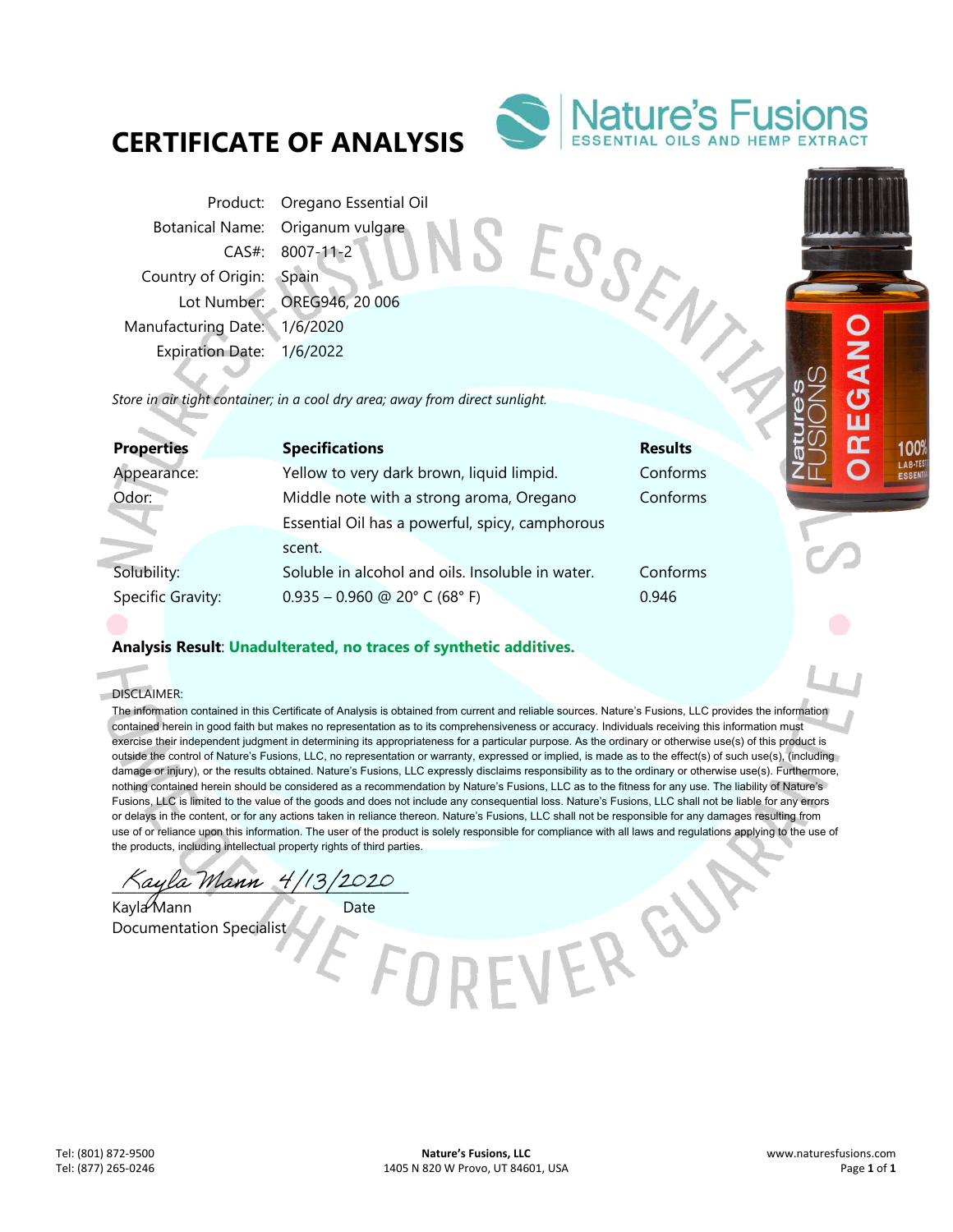



Product: Oregano Essential Oil Botanical Name: Origanum vulgare CAS#: 8007-11-2 Country of Origin: Spain Lot Number: OREG946 10919 Manufacturing Date: 4/19/2019 Expiration Date: 4/19/2021

*Store in air tight container; in a cool dry area; away from direct sunlight.* 

| <b>Properties</b> | <b>Specifications</b>                            | <b>Results</b> |
|-------------------|--------------------------------------------------|----------------|
| Appearance:       | Yellow to very dark brown, liquid limpid.        | Conforms       |
| Odor:             | Middle note with a strong aroma, Oregano         | Conforms       |
|                   | Essential Oil has a powerful, spicy, camphorous  |                |
|                   | scent.                                           |                |
| Solubility:       | Soluble in alcohol and oils. Insoluble in water. | Conforms       |
| Specific Gravity: | $0.935 - 0.960$ @ 20° C (68° F)                  | 0.946          |



#### DISCLAIMER:

The information contained in this Certificate of Analysis is obtained from current and reliable sources. Nature's Fusions, LLC provides the information contained herein in good faith but makes no representation as to its comprehensiveness or accuracy. Individuals receiving this information must exercise their independent judgment in determining its appropriateness for a particular purpose. As the ordinary or otherwise use(s) of this product is outside the control of Nature's Fusions, LLC, no representation or warranty, expressed or implied, is made as to the effect(s) of such use(s), (including damage or injury), or the results obtained. Nature's Fusions, LLC expressly disclaims responsibility as to the ordinary or otherwise use(s). Furthermore, nothing contained herein should be considered as a recommendation by Nature's Fusions, LLC as to the fitness for any use. The liability of Nature's Fusions, LLC is limited to the value of the goods and does not include any consequential loss. Nature's Fusions, LLC shall not be liable for any errors or delays in the content, or for any actions taken in reliance thereon. Nature's Fusions, LLC shall not be responsible for any damages resulting from use of or reliance upon this information. The user of the product is solely responsible for compliance with all laws and regulations applying to the use of the products, including intellectual property rights of third parties.

 $\Delta$ ayla Mann (2/18/2019)

Kayla Mann and Date Documentation Specialist

1009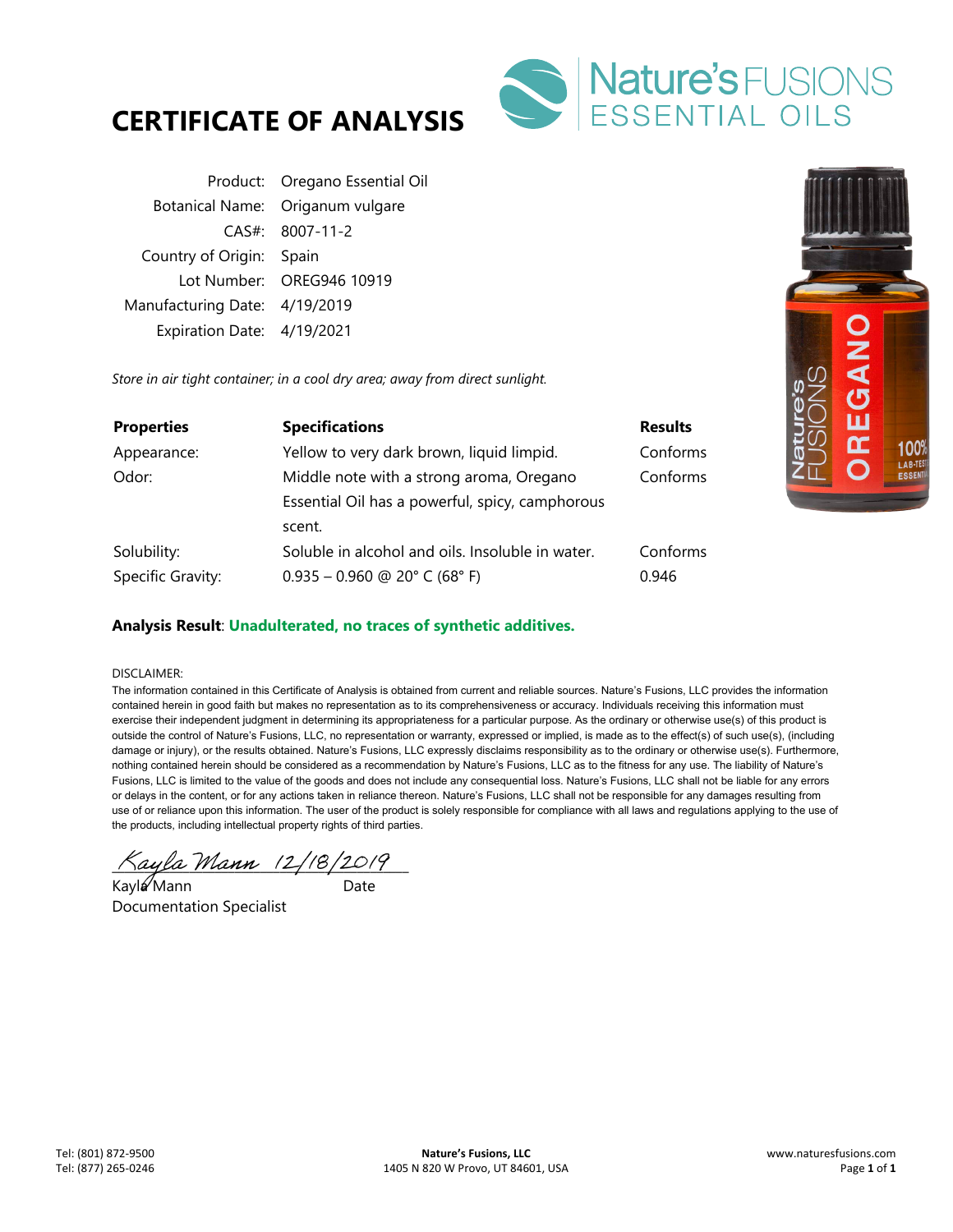



Product: Oregano Essential Oil Botanical Name: Origanum vulgare CAS#: 8007-11-2 Country of Origin: Spain Lot Number: 066 19 Manufacturing Date: 3/7/2019 Expiration Date: 3/7/2021

*Store product in full, tightly closed containers in a cool dry place.* 

| <b>Properties</b> | <b>Specifications</b>                            | <b>Results</b> |
|-------------------|--------------------------------------------------|----------------|
| Appearance:       | Yellow to very dark brown, liquid limpid.        | Conforms       |
| Odor:             | Middle note with a strong aroma, Oregano         | Conforms       |
|                   | Essential Oil has a powerful, spicy, camphorous  |                |
|                   | scent.                                           |                |
| Solubility:       | Soluble in alcohol and oils. Insoluble in water. | Conforms       |
| Specific Gravity: | $0.935 - 0.960$ @ 20° C (68° F)                  | 0.939          |

### **Analysis Result**: **Unadulterated, no traces of synthetic additives.**

#### DISCLAIMER:

The information contained in this Certificate of Analysis is obtained from current and reliable sources. Nature's Fusions, LLC provides the information contained herein in good faith but makes no representation as to its comprehensiveness or accuracy. Individuals receiving this information must exercise their independent judgment in determining its appropriateness for a particular purpose. As the ordinary or otherwise use(s) of this product is outside the control of Nature's Fusions, LLC, no representation or warranty, expressed or implied, is made as to the effect(s) of such use(s), (including damage or injury), or the results obtained. Nature's Fusions, LLC expressly disclaims responsibility as to the ordinary or otherwise use(s). Furthermore, nothing contained herein should be considered as a recommendation by Nature's Fusions, LLC as to the fitness for any use. The liability of Nature's Fusions, LLC is limited to the value of the goods and does not include any consequential loss. Nature's Fusions, LLC shall not be liable for any errors or delays in the content, or for any actions taken in reliance thereon. Nature's Fusions, LLC shall not be responsible for any damages resulting from use of or reliance upon this information. The user of the product is solely responsible for compliance with all laws and regulations applying to the use of the products, including intellectual property rights of third parties.

 $\land$ ayla Mann (2/18/2019)

Kayla��lann Date Documentation Specialist

1009